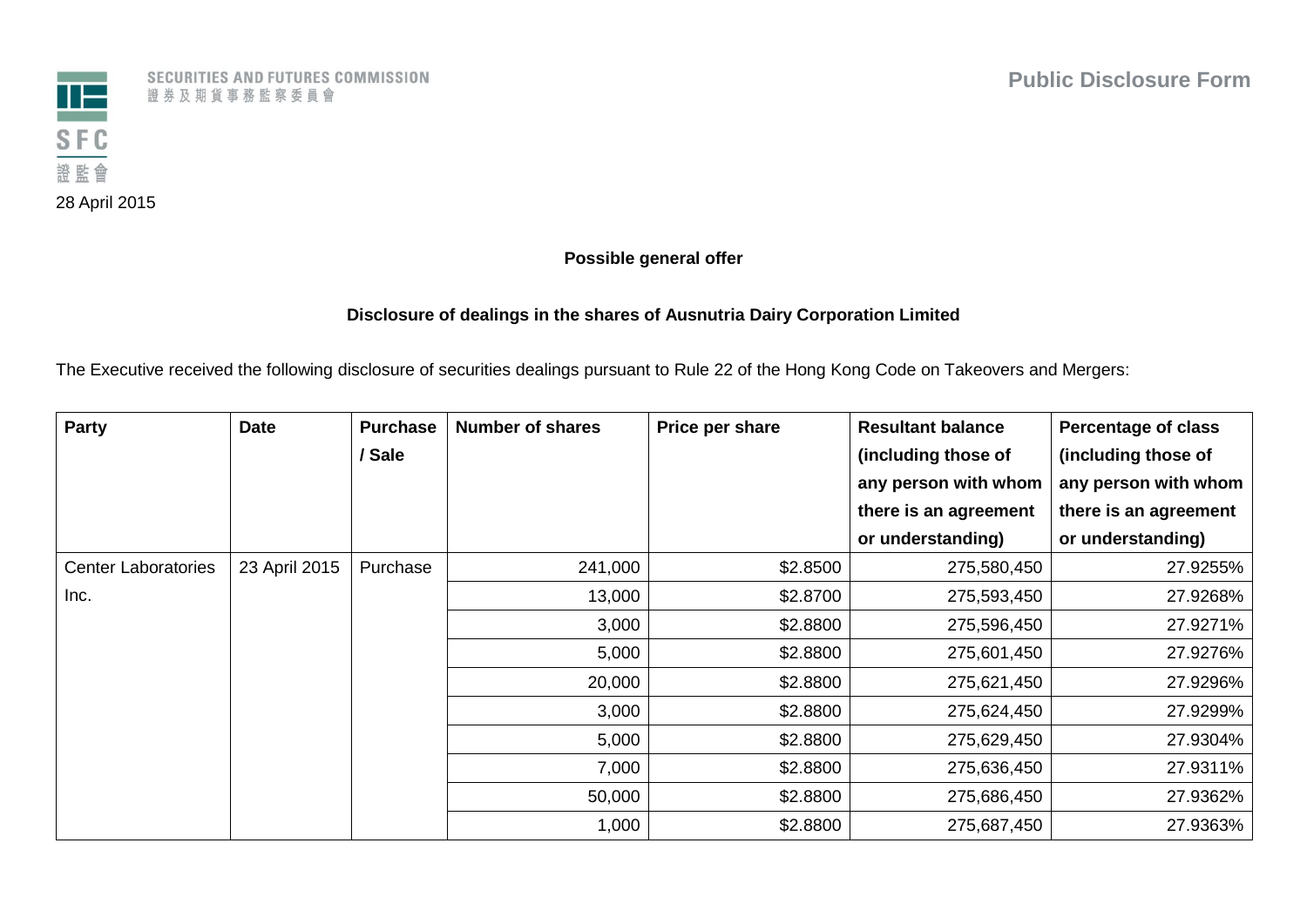

|              |  |  | SECURITIES AND FUTURES COMMISSION |
|--------------|--|--|-----------------------------------|
| 證券及期貨事務監察委員會 |  |  |                                   |

| 5,000<br>\$2.8700<br>275,692,450<br>15,000<br>\$2.8800<br>275,707,450<br>\$2.8800<br>4,000<br>275,711,450<br>\$2.8900<br>37,000<br>275,748,450<br>1,000<br>\$2.8900<br>275,749,450<br>2,000<br>\$2.8900<br>275,751,450<br>34,000<br>\$2.8900<br>275,785,450<br>12,000<br>\$2.8900<br>275,797,450<br>2,000<br>\$2.8700<br>275,799,450<br>\$2.8900<br>24,000<br>275,823,450<br>1,000<br>\$2.8900<br>275,824,450<br>13,000<br>\$2.9000<br>275,837,450<br>13,000<br>\$2.9000<br>275,850,450<br>4,000<br>\$2.9000<br>275,854,450<br>10,000<br>\$2.9000<br>275,864,450<br>20,000<br>\$2.9000<br>275,884,450<br>10,000<br>\$2.9000<br>275,894,450<br>10,000<br>\$2.9000<br>275,904,450<br>778,000<br>\$2.9000<br>276,682,450 |  |  |          |
|-----------------------------------------------------------------------------------------------------------------------------------------------------------------------------------------------------------------------------------------------------------------------------------------------------------------------------------------------------------------------------------------------------------------------------------------------------------------------------------------------------------------------------------------------------------------------------------------------------------------------------------------------------------------------------------------------------------------------|--|--|----------|
|                                                                                                                                                                                                                                                                                                                                                                                                                                                                                                                                                                                                                                                                                                                       |  |  | 27.9368% |
|                                                                                                                                                                                                                                                                                                                                                                                                                                                                                                                                                                                                                                                                                                                       |  |  | 27.9383% |
|                                                                                                                                                                                                                                                                                                                                                                                                                                                                                                                                                                                                                                                                                                                       |  |  | 27.9387% |
|                                                                                                                                                                                                                                                                                                                                                                                                                                                                                                                                                                                                                                                                                                                       |  |  | 27.9425% |
|                                                                                                                                                                                                                                                                                                                                                                                                                                                                                                                                                                                                                                                                                                                       |  |  | 27.9426% |
|                                                                                                                                                                                                                                                                                                                                                                                                                                                                                                                                                                                                                                                                                                                       |  |  | 27.9428% |
|                                                                                                                                                                                                                                                                                                                                                                                                                                                                                                                                                                                                                                                                                                                       |  |  | 27.9462% |
|                                                                                                                                                                                                                                                                                                                                                                                                                                                                                                                                                                                                                                                                                                                       |  |  | 27.9474% |
|                                                                                                                                                                                                                                                                                                                                                                                                                                                                                                                                                                                                                                                                                                                       |  |  | 27.9477% |
|                                                                                                                                                                                                                                                                                                                                                                                                                                                                                                                                                                                                                                                                                                                       |  |  | 27.9501% |
|                                                                                                                                                                                                                                                                                                                                                                                                                                                                                                                                                                                                                                                                                                                       |  |  | 27.9502% |
|                                                                                                                                                                                                                                                                                                                                                                                                                                                                                                                                                                                                                                                                                                                       |  |  | 27.9515% |
|                                                                                                                                                                                                                                                                                                                                                                                                                                                                                                                                                                                                                                                                                                                       |  |  | 27.9528% |
|                                                                                                                                                                                                                                                                                                                                                                                                                                                                                                                                                                                                                                                                                                                       |  |  | 27.9532% |
|                                                                                                                                                                                                                                                                                                                                                                                                                                                                                                                                                                                                                                                                                                                       |  |  | 27.9542% |
|                                                                                                                                                                                                                                                                                                                                                                                                                                                                                                                                                                                                                                                                                                                       |  |  | 27.9563% |
|                                                                                                                                                                                                                                                                                                                                                                                                                                                                                                                                                                                                                                                                                                                       |  |  | 27.9573% |
|                                                                                                                                                                                                                                                                                                                                                                                                                                                                                                                                                                                                                                                                                                                       |  |  | 27.9583% |
|                                                                                                                                                                                                                                                                                                                                                                                                                                                                                                                                                                                                                                                                                                                       |  |  | 28.0371% |